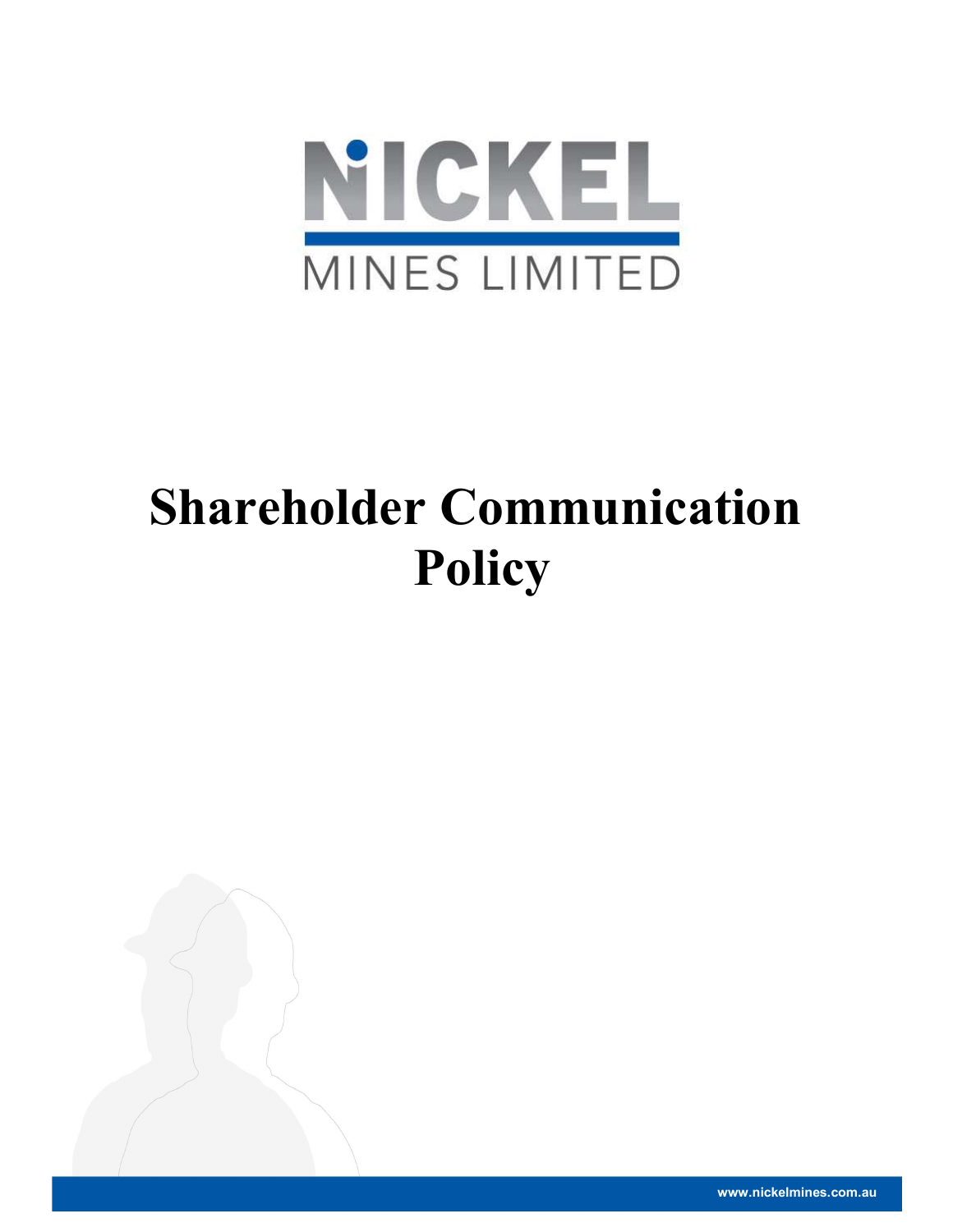## SHAREHOLDER COMMUNICATIONS POLICY

### Nickel Mines Limited ("Company")

#### 1. Purpose

The Company is committed to regularly communicating with shareholders in a timely, accessible and clear manner with respect to both procedural matters and major issues affecting the Company. To achieve this, the Company communicates with shareholders through a range of forums and publications.

The reference to "shareholder" in this Policy includes holders of shares, options and other securities of the Company.

#### 2. Electronic and Written communications

The Company aims to ensure that its Annual Report provides shareholders with a good understanding of the Company's activities, performance and position for the previous financial year.

Shareholders can elect to receive an electronic copy or a hard copy of the Annual Report. The Company encourages shareholders to support its commitment to the environment by electing to receive the Annual Report and other communications electronically by registering their email address with the Company's share registry.

As set out in its Continuous Disclosure Policy, the Company is committed to complying with, and taking a proactive approach to, its continuous disclosure obligations. This extends to promptly providing all applicable securities regulators (including the ASX), with all necessary information and communications for publication on the ASX website.

The Company aims to provide shareholders with comprehensive and timely access to Company documents and releases through its website. The Company's website will include:

- copies of the Company's Constitution, Board and committee charters and key corporate governance policies;
- copies of all material information lodged with the ASX and any other applicable securities regulators and securities exchanges;
- copies of all announcements, briefings and speeches made to the market, analysts or the media;
- the last three years of press releases or announcements made by the Company;
- the last three years of financial data for the Company;
- a means for the shareholders to submit enquiries directly to the Company;
- the full text of notices of shareholder meetings and explanatory material;
- the Company's Annual Reports for the last three financial years;
- the names, photographs and brief biographical information for each of the Company's directors and senior executives;